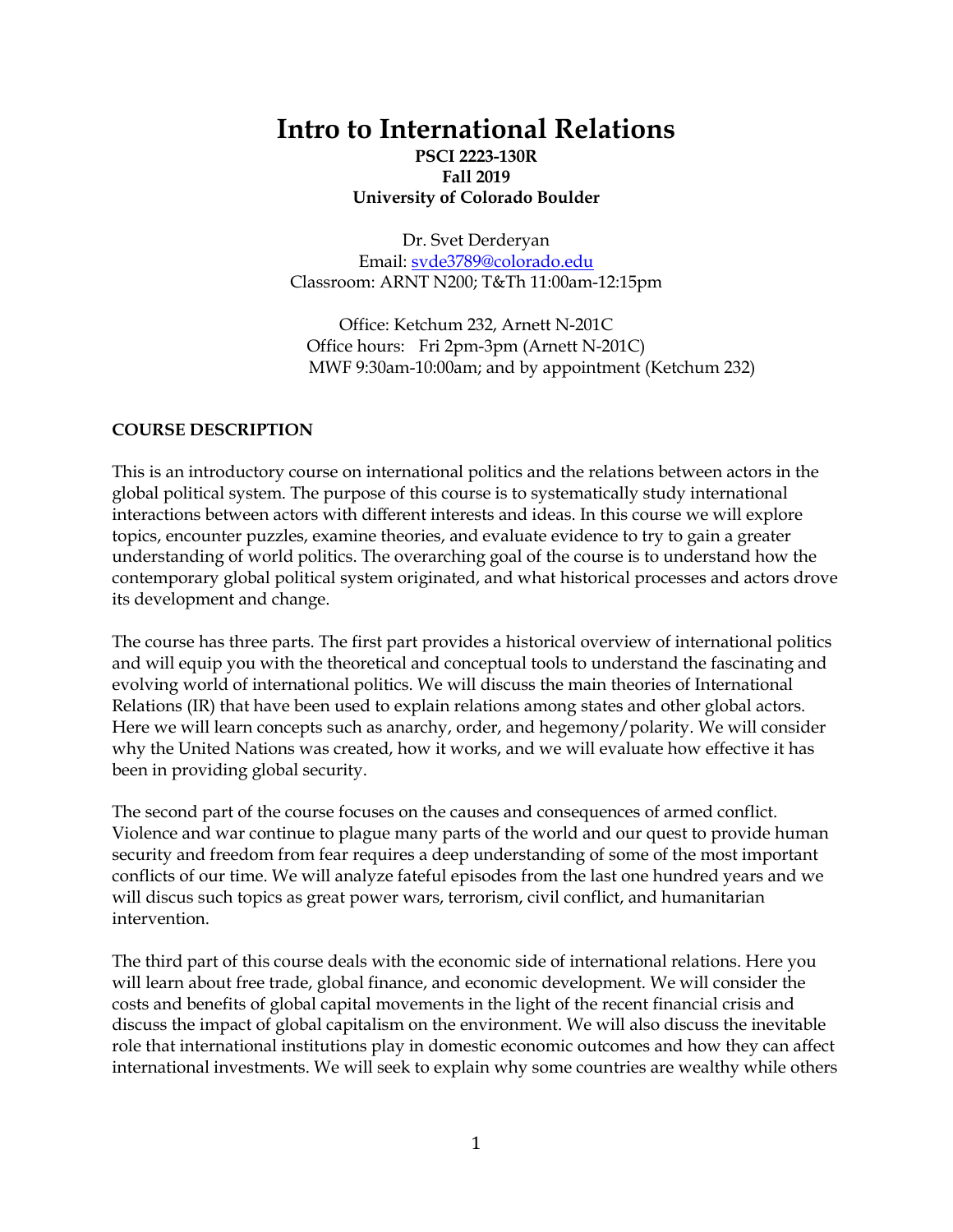are poor, and discuss the role of the World Bank and the International Monetary Fund (IMF) in fostering development.

#### **LEARNING OBJECTIVES**

The overarching goal of this course is to help you become a citizen-scholar, with honed critical thinking skills and a healthy dose of reflective skepticism. At the end of the course you will approach international politics in a more sophisticated and theoretically grounded manner using time-tested concepts, theories, and frameworks of thinking from IR about the social world we inhabit. You will understand how theory influences policy-making in the international system by focusing on key actors, their decisions, and the dilemmas they face. Furthermore, my hope is that this course will instill in you an appreciation for the inherent moral ambiguities associated with the most pressing global issues and the need to critically evaluate beliefs and worldviews. Finally, I hope this course will inspire you to become a lifelong learner and help you identify opportunities to participate at various levels in the international system through civic engagement and participation in the policy process.

## **STUDENT RESPONSIBILITIES**

**Absences:** Regular class attendance is your obligation, and you are responsible for all the work of all class meetings. While I will not take attendance for every class, I suggest you attend all classes because I introduce new material in them that is not covered in the readings.

**Lateness Policy:** Late assignments are not acceptable and they will be graded down 10% for each day they are late. You should back-up all your work on your hard drive and on a free cloud service such as Dropbox that allows you to retrieve documents and changes made more easily than Word.

## **DISABIITY SERVICES**

If you qualify for accommodations because of a disability, please submit your accommodation letter from Disability Services to your faculty member in a timely manner so that your needs can be addressed. Disability Services determines accommodations based on documented disabilities in the academic environment. Information on requesting accommodations is located on the [Disability Services website.](http://www.colorado.edu/disabilityservices/students) Contact Disability Services at 303-492-8671 or [dsinfo@colorado.edu](mailto:dsinfo@colorado.edu) for further assistance. If you have a temporary medical condition or injury, se[e Temporary Medical Conditions](http://www.colorado.edu/disabilityservices/students/temporary-medical-conditions) under the Students tab on the Disability Services website.

#### **THE WRITING CENTER**

The CU-Boulder Writing Center offers writers from all academic disciplines and skill levels the opportunity to work one-on-one with professionally trained writing consultants. We help writers at all stages of the writing process from brainstorming through revision. Writing Center sessions strive to address writers' stated needs while attending to relevant disciplinary, rhetorical, grammatical, and stylistic concerns. Consultants provide feedback and advice that promote writers' abilities to communicate successfully and think critically in response to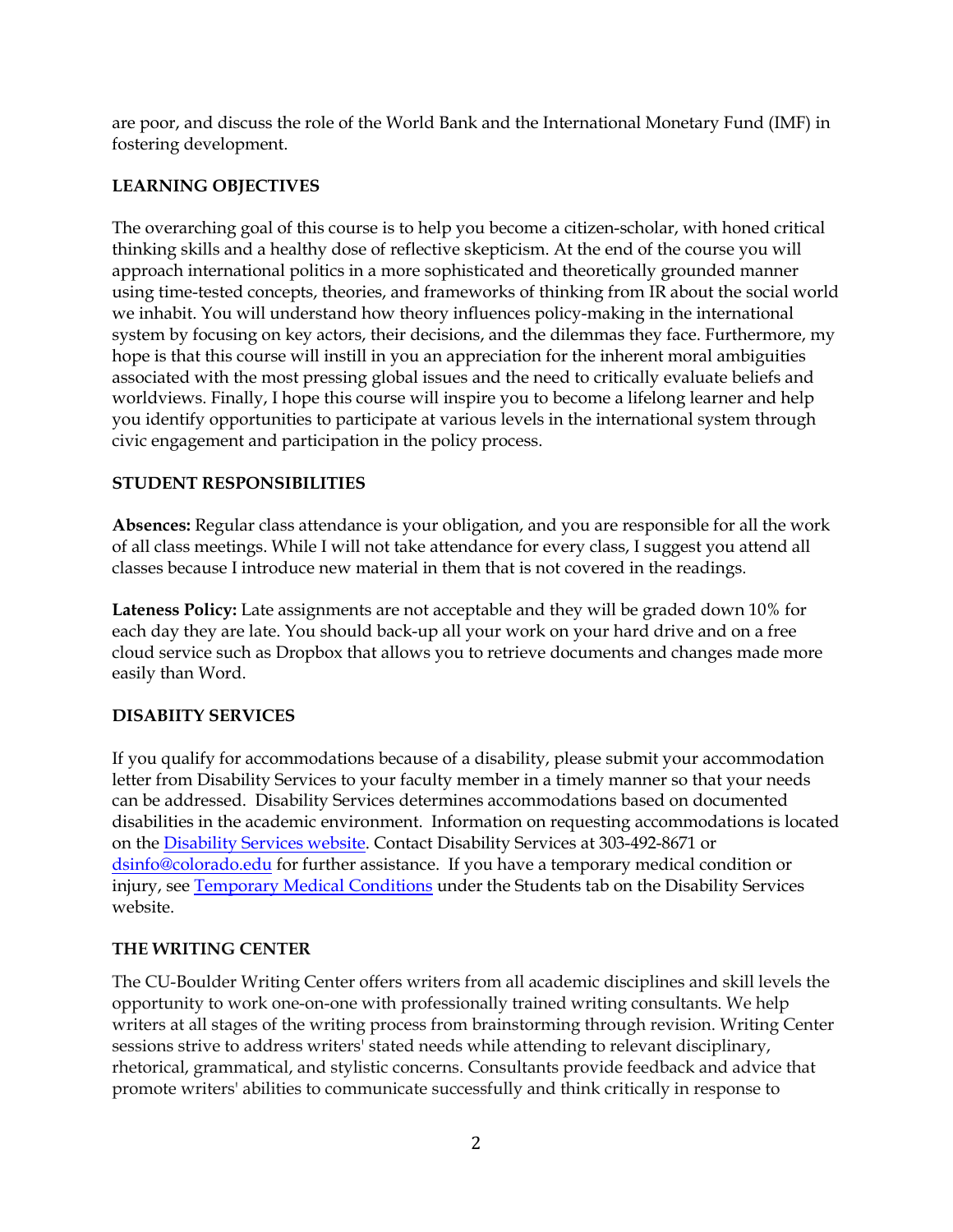complex, evolving expectations of readers in academia, the workplace, and society. [\(https://www.colorado.edu/pwr/writing-center\)](https://www.colorado.edu/pwr/writing-center)

#### **CLASSROOM BEHAVIOR**

Students and faculty each have responsibility for maintaining an appropriate learning environment. Those who fail to adhere to such behavioral standards may be subject to discipline. Professional courtesy and sensitivity are especially important with respect to individuals and topics dealing with race, color, national origin, sex, pregnancy, age, disability, creed, religion, sexual orientation, gender identity, gender expression, veteran status, political affiliation or political philosophy. Class rosters are provided to the instructor with the student's legal name. I will gladly honor your request to address you by an alternate name or gender pronoun. Please advise me of this preference early in the semester so that I may make appropriate changes to my records. For more information, see the policies on [classroom](http://www.colorado.edu/policies/student-classroom-and-course-related-behavior)  [behavior](http://www.colorado.edu/policies/student-classroom-and-course-related-behavior) and the [Student Code of Conduct.](http://www.colorado.edu/osccr/)

#### **HONOR CODE**

All students enrolled in a University of Colorado Boulder course are responsible for knowing and adhering to the Honor Code. Violations of the policy may include: plagiarism, cheating, fabrication, lying, bribery, threat, unauthorized access to academic materials, clicker fraud, submitting the same or similar work in more than one course without permission from all course instructors involved, and aiding academic dishonesty. All incidents of academic misconduct will be reported to the Honor Code [\(honor@colorado.edu\)](mailto:honor@colorado.edu); 303-492-5550). Students who are found responsible for violating the academic integrity policy will be subject to nonacademic sanctions from the Honor Code as well as academic sanctions from the faculty member. Additional information regarding the Honor Code academic integrity policy can be found at the [Honor Code Office website.](https://www.colorado.edu/osccr/honor-code)

#### **SEXUAL MISCONDUCT, DISCRIMINATION, HARASSMENT AND/OR RELATED RETALIATION**

The University of Colorado Boulder (CU Boulder) is committed to fostering a positive and welcoming learning, working, and living environment. CU Boulder will not tolerate acts of sexual misconduct (including sexual assault, exploitation, harassment, dating or domestic violence, and stalking), discrimination, and harassment by members of our community. Individuals who believe they have been subject to misconduct or retaliatory actions for reporting a concern should contact the Office of Institutional Equity and Compliance (OIEC) at 303-492-2127 or cureport@colorado.edu. Information about the OIEC, university policies, [anonymous reporting,](https://cuboulder.qualtrics.com/jfe/form/SV_0PnqVK4kkIJIZnf) and the campus resources can be found on the [OIEC website.](http://www.colorado.edu/institutionalequity/)

Please know that faculty and instructors have a responsibility to inform OIEC when made aware of incidents of sexual misconduct, discrimination, harassment and/or related retaliation, to ensure that individuals impacted receive information about options for reporting and support resources.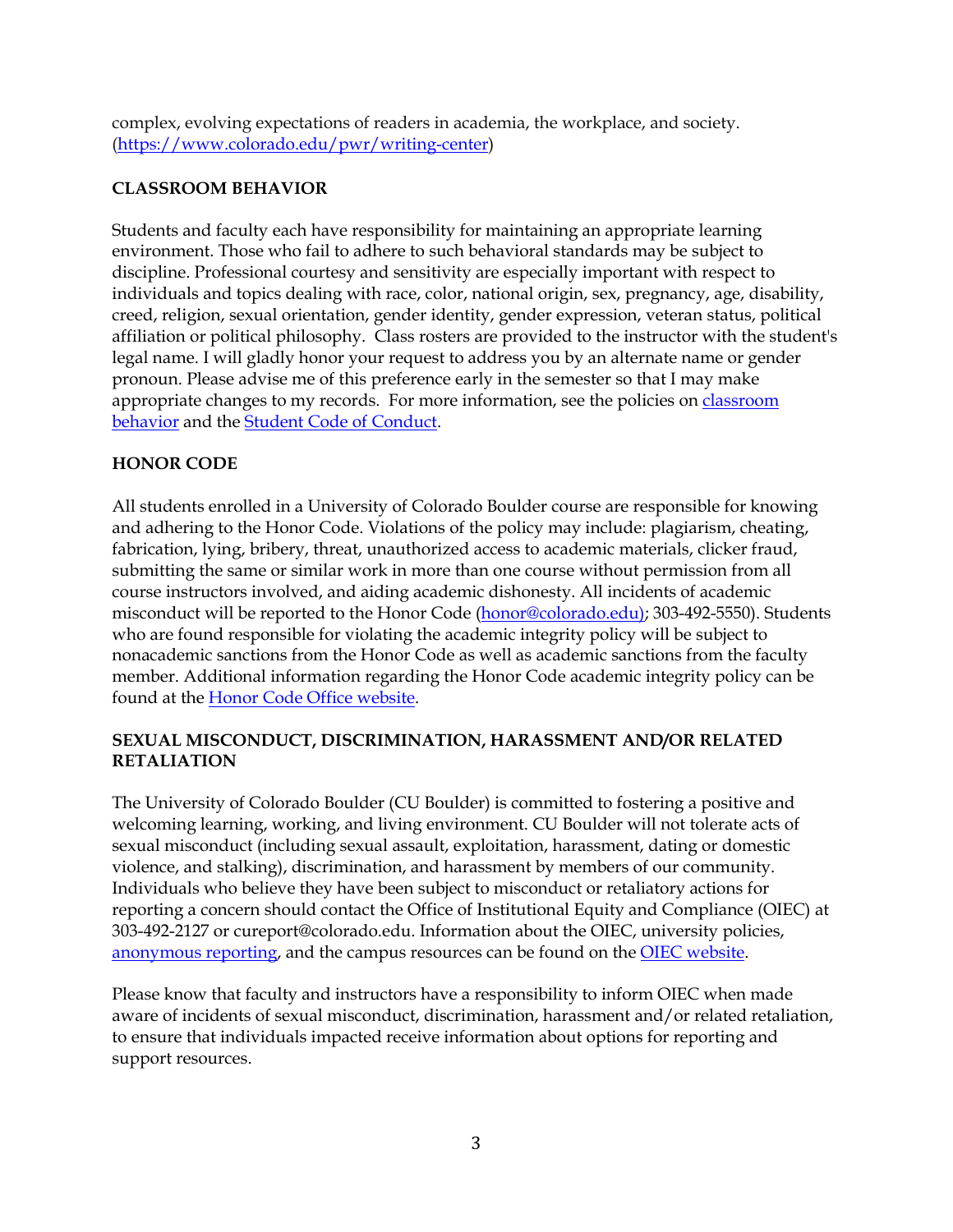#### **RELIGIOUS HOLIDAYS**

Campus policy regarding religious observances requires that faculty make every effort to deal reasonably and fairly with all students who, because of religious obligations, have conflicts with scheduled exams, assignments or required attendance. Please let me know as soon as possible whether arrangements along these lines are in order.

See the [campus policy regarding religious observances](http://www.colorado.edu/policies/observance-religious-holidays-and-absences-classes-andor-exams) for full details.

## **ASSIGNMENTS**

**A: 2 reaction entries (5% each for a total of 10%):** As you can see there are 8 recommended movies this semester and 3 in-class showings. You are expected to write 2 short (between 1/2 and 1 page single-spaced) reaction entries connecting your impressions from a specific movie with the class readings. These movies and documentaries serve an important goal – to demonstrate the real world applications of the theories and concepts we will be discussing in class. You will submit these in a single word document whenever you have completed 2 reaction entries.

**B: Paper assignment (10%)**: You will research, synthesize, and apply basic concepts and theories you learn in this course to global problems. Specifically, each of you will choose to represent a particular country and you will be asked to research your country's worldview and take on global problems using a specific IR approach. You will then propose concise and effective policy solutions to the identified global problems that will be discussed at an upcoming global summit (e.g. human rights issues, war, poverty, illegal immigration, environmental degradation etc.). You will represent diverse countries, so you should explain your country's perspective on the causes of global problems and propose solutions that are consistent with your country's interests and priorities. The goal is to give you the opportunity to explore alternative views of global problems by conducting careful research using academic journals, official websites of countries, reports by NGOs and think tanks etc. The final product will be a paper which will be considered the take-home component of your final exam. The assignment is due on December 10<sup>th</sup>, the last day of classes.

**C: "Learning to Doing": Model UN Exercise Participation (10%):** This component of your grade is contingent on your participation in a mock Model UN (MUN) conference dedicated to the Syrian Refugee Crisis. The conference will take place in class. Our class will be divided into several committees that represent states and non-state actors. The committees will be working up action orders to interject themselves in pursuit of country goals, and engaging in diplomatic discussions with other committees.

Each student will write a short paper/talking points/notes due in class and he/she will be able to use them in the plenary discussions.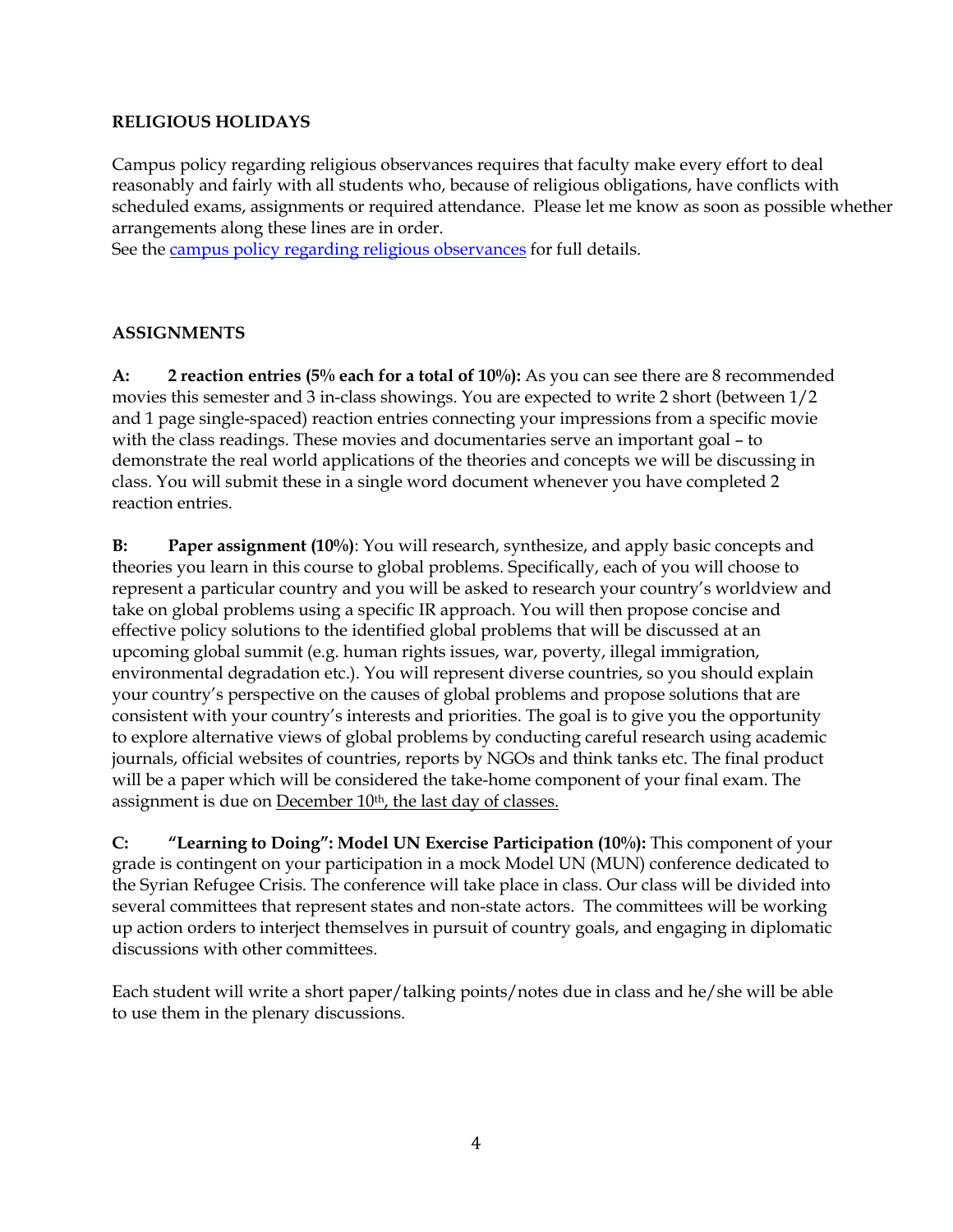**D: Exams:** There will be a **midterm (35%)** and a **final (25%):** The final exam is **cumulative**, although at least half of the exam will be on the material covered since the midterm. You final paper will serve as the take-home component of your final exam.

## **E: Participation (10%):**

It is crucial that you come prepared to class, having done all the readings in time and ready to participate through meaningful contributions to class discussions and active involvement in class activities. In order for participation to be substantive, it must be consistent, informed and delivered respectfully. Debate is encouraged and expected, and everyone's opinion is important*.* 

#### *Letter Grades and Percentages*

I will grade your work on the following (standard) scale.

|      |        | $B+$         |          | $87 - C + 77 - D + 67$ |        |              |       |
|------|--------|--------------|----------|------------------------|--------|--------------|-------|
|      |        |              | 89       | 79                     | 69     |              |       |
| A    | 94-    | B            | $83 - C$ | $ 73 - D $             | 63-    | $\mathbf{F}$ | $0 -$ |
|      | 100    |              | 86       | 76                     | 66     |              | 59    |
| $A-$ | $90 -$ | $\mathbf{B}$ | $80 - C$ | $70 - D -$             | $60 -$ |              |       |
|      | 93     |              | 82       | 72                     | 62     |              |       |

## **READINGS**

You are required to obtain one for this course (see below). The rest of the readings will be available on Moodle.

Lamy, Steven L, John Baylis, Steve Smith, and Patricia Owens. 2012. *Introduction to Global Politics*. 2nd ed. New York: Oxford University Press.

In addition to the mandatory readings, I expect you to keep abreast of current political and economic events in the world by regular and extensive reading of quality international magazines and dailies such as *The New York Times*, *The Wall Street Journal*, *Der Spiegel* on-line English version, and, especially, *The Economist.*

## **COURSE SCHEDULE**

(Each reading is due on the day it appears on the schedule)

**Note:** The instructor reserves to right to make changes to the syllabus and review dates when unforeseen circumstances occur. These changes will be announced as early as possible so that students can adjust their schedules.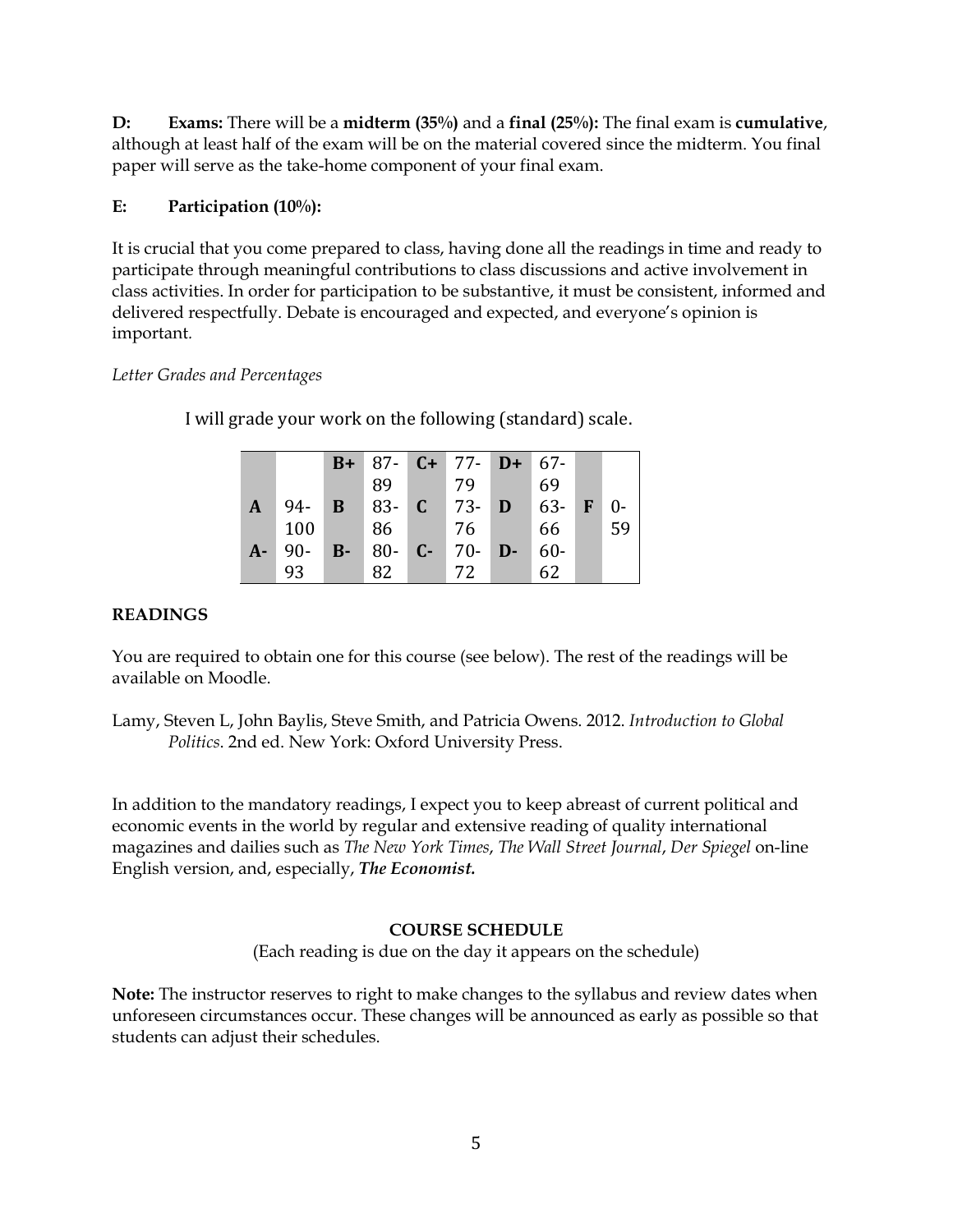# **Part I—Introduction to theories of International Relations and global actors**

## **WEEK 1**

| T, Aug 27          | Introduction                                                                                                                                                                                                                                                                                  |
|--------------------|-----------------------------------------------------------------------------------------------------------------------------------------------------------------------------------------------------------------------------------------------------------------------------------------------|
| Th, Aug 29         | Actors, Issues, and Levels of Analysis<br>Lamy et al. Ch.1, pp. 1-23<br>٠<br>Barber, Benjamin R. 1992. "Jihad vs. McWorld." The Atlantic,<br>$\bullet$<br>March.                                                                                                                              |
| $T$ , Sept $3 + 5$ | <b>History of Global Politics</b><br>Lamy et al. Ch. 2, pp. 27-62                                                                                                                                                                                                                             |
| Th, Sept 10 +12    | The World as Seen by IR theorists: Liberalism and Realism<br>Lamy et al. Ch.3, pp. 67-99<br>Thucydides' Melian Dialogue<br>$\bullet$<br>Wilson's Fourteen Points                                                                                                                              |
|                    | Realism and the Security Dilemma<br>Mearsheimer's World, Snyder (2002)<br>$\bullet$<br>Cooperation under the Security Dilemma, Jervis (1978)<br>٠                                                                                                                                             |
|                    | Liberalism: Democracy, Economic Interdependence, and<br>International Institutions<br>The Promise of Institutionalist Theory, Keohane and Martin (1995)<br>• Liberalism and World Politics, Doyle (1986)<br>Democratization and War, Mansfield and Snyder<br>$\bullet$                        |
| T, Sept 17         | The World as Seen by IR theorists: Constructivism, Marxism,<br>Feminism<br>Lamy et al. Ch. 4, pp. 103-127<br><b>Excerpts from: Wendt, Alexander. 1992. "Anarchy Is What States</b><br>Make of It: The Social Construction of Power Politics."<br>International Organization 46 (02): 391-425. |
| Th, Sept 19        | <b>States and Foreign Policy Making</b><br>Lamy et al. Ch. 5, pp. 133-167                                                                                                                                                                                                                     |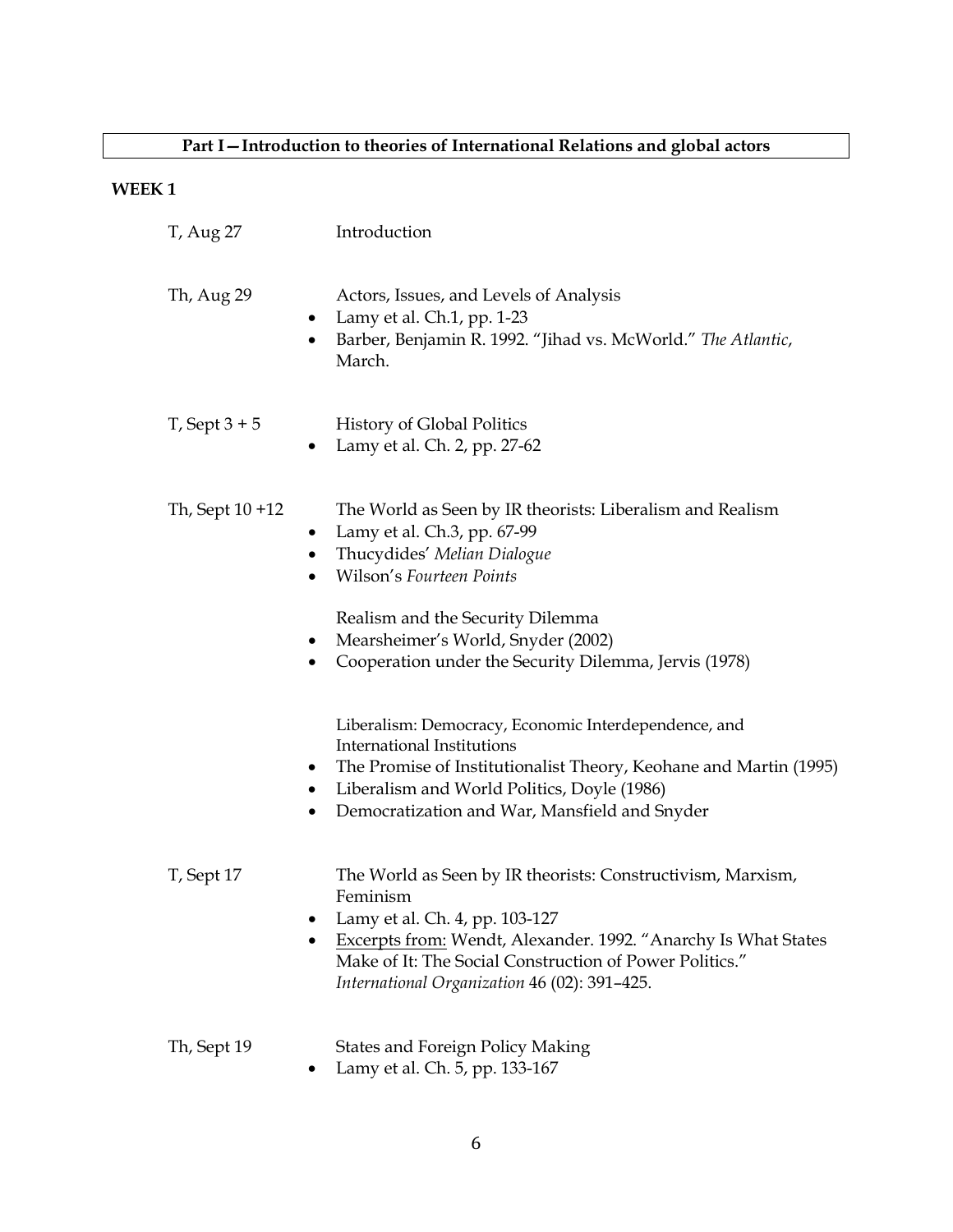## **Recommended film:** *Fog of War (Dailymotion 2003)*

| T, Sept 24  | Nonstate Actors<br>Lamy et al. Ch. 7, pp. 209-238<br>$\bullet$                          |
|-------------|-----------------------------------------------------------------------------------------|
| Th, Sept 26 | International and Regional Organizations<br>Lamy et al. Ch. 6, pp. 171-205<br>$\bullet$ |

## **Part II—Causes and consequences of conflict**

| T, Oct 1                         | Civil War, Ethnic Cleansing and Human Rights<br>Lamy et al. Ch. 10 pp. 309-340                                                                                                                                                                                                                                                                      |
|----------------------------------|-----------------------------------------------------------------------------------------------------------------------------------------------------------------------------------------------------------------------------------------------------------------------------------------------------------------------------------------------------|
|                                  | Recommended film: No Man's Land (2001)                                                                                                                                                                                                                                                                                                              |
| Th, Oct 3<br>٠<br>٠<br>$\bullet$ | Terrorism<br>Lamy et al. Ch. 9 pp. 283-305<br>Pape, Robert A. 2003. "The Strategic Logic of Suicide Terrorism."<br>American Political Science Review 97 (03): 343-61.<br>Kurzman, Charles. 2011. "Why Is It So Hard to Find a Suicide<br>Bomber These Days?" Foreign Policy, August 15.<br>Recommended films: The Cult of the Suicide Bomber (2005) |
|                                  |                                                                                                                                                                                                                                                                                                                                                     |
| T, Oct 8                         | In-class showing of: The Islamic State (VICE NEWS - 2014)<br>Blindsided: How ISIS Shook the World<br>(http://www.dailymotion.com/video/x30rk9a)                                                                                                                                                                                                     |
|                                  | Review                                                                                                                                                                                                                                                                                                                                              |
| Th, Oct 10                       | Midterm                                                                                                                                                                                                                                                                                                                                             |
| Th, Oct 15<br>٠                  | Malthusian Conflict?<br>Collier, Paul. 2003. "The Market for Civil War." Foreign Policy<br>May-June (136), 38-45.                                                                                                                                                                                                                                   |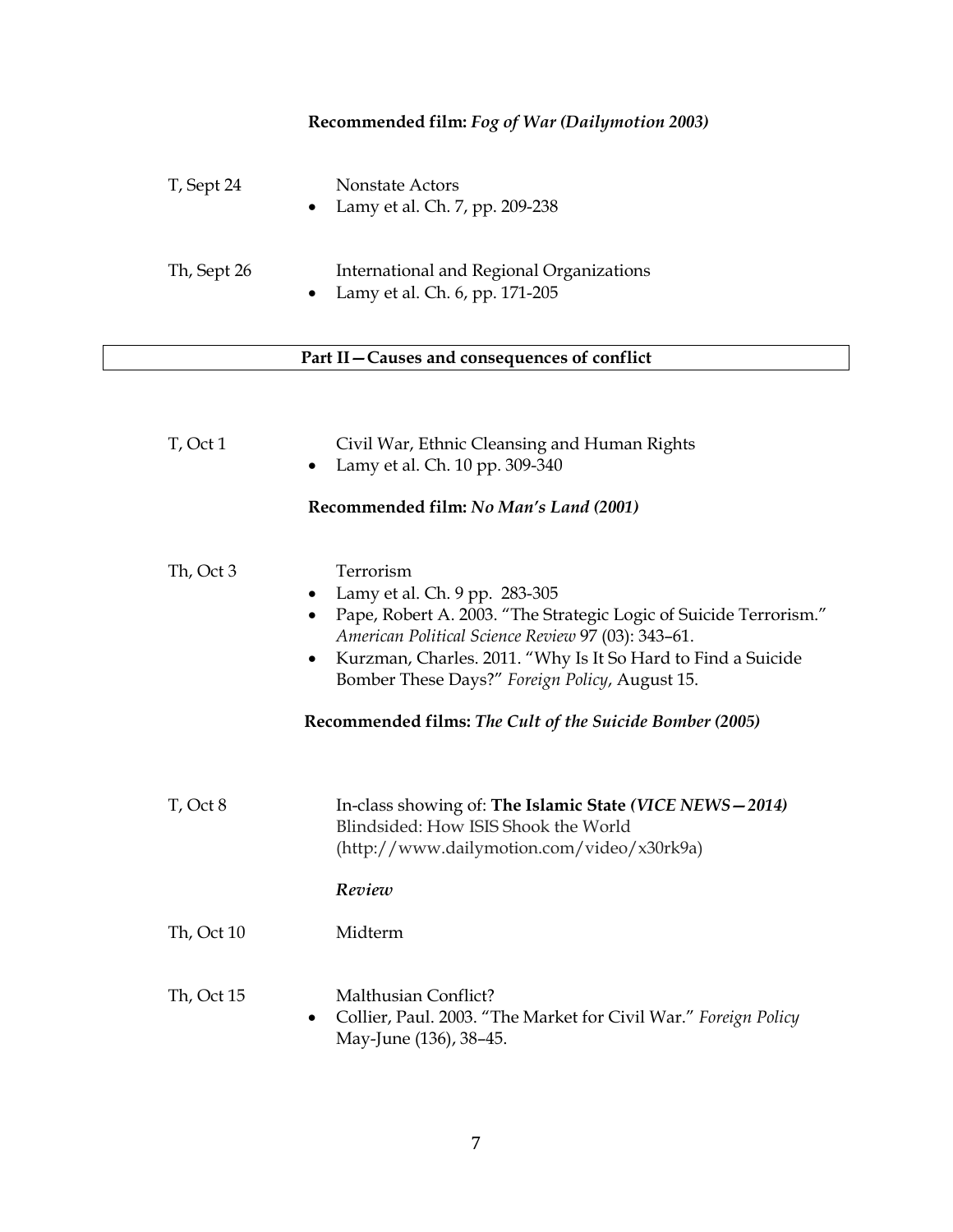|                   | Diamond, Jarred. 2005. "Malthus in Africa: Rwanda's Genocide."<br>$\bullet$<br>In Collapse: How Societies Choose to Fail or Succeed. New York:<br>Viking, 311-328.<br>Klare, Michael T. 2001. "The New Geography of Conflict." Foreign<br>$\bullet$<br>Affairs 80 (3), 49-61.                                                    |
|-------------------|----------------------------------------------------------------------------------------------------------------------------------------------------------------------------------------------------------------------------------------------------------------------------------------------------------------------------------|
|                   | Recommended:                                                                                                                                                                                                                                                                                                                     |
|                   | Intervention and Responsibility to Protect (R2P)<br>Power, Samantha. 2001. "Bystanders to Genocide." The Atlantic,<br>$\bullet$<br>September.<br>Goldstein, Joshua S., and Jon Western. 2011. "Humanitarian<br>$\bullet$<br>intervention comes of age: lessons from Somalia to Libya." Foreign<br>Affairs 90 (6).                |
| <b>T</b> , Oct 17 | Model UN simulation: Participants: US, EU, Turkey, Hungary,<br>Germany, Sweden, Russia. Intl Problem: The Syrian Refugee<br>Crisis                                                                                                                                                                                               |
| Th, Oct 22 + 24   | In-class showing of: <b>Hotel Rwanda (2004)</b>                                                                                                                                                                                                                                                                                  |
|                   | Learning From History<br>Goldstein, Joshua S. 2011. "Think Again: War." Foreign Policy<br>٠<br>September/October.<br>Pinker, Steven. 2007. "A History of Violence." The New Republic,<br>$\bullet$<br>March 19.<br>Zenko, Micah, and Michael A. Cohen. 2012. "Clear and Present<br>$\bullet$<br>Safety." Foreign Affairs, April. |

#### **Part III—International Actors and the Global Political Economy**

T, Oct 29 Introduction to International Political Economy

- Lamy et al. Ch. 11 pp. 347-371
- Naim, Moises. 2009. "Think Again: Globalization." *Foreign Policy* February.
- Sachs, Jeffrey D. 2011. "Need Versus Greed. The Global Economy Is Growing Quickly, But Too Much Wealth Is Siphoned Off By Well Connected Billionaires." *Al Jazeera*.

## **Recommended film:** *Commanding Heights: The Battle of Ideas (2003)*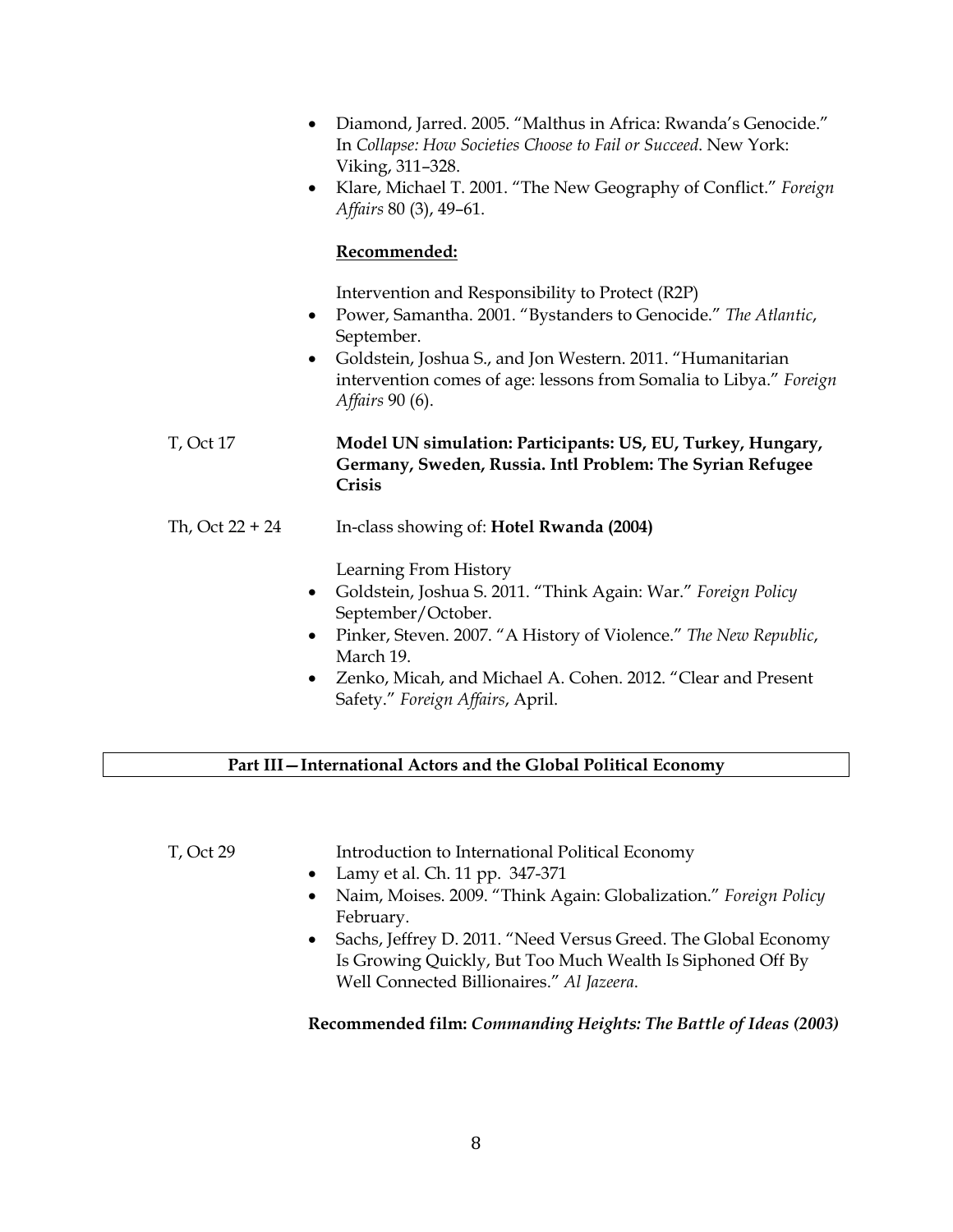| Th, Oct 31             | The power of IOs: Examples in regional economic cooperation: the<br>EU                                                                                                                                                                                                                                                                                                                             |
|------------------------|----------------------------------------------------------------------------------------------------------------------------------------------------------------------------------------------------------------------------------------------------------------------------------------------------------------------------------------------------------------------------------------------------|
|                        | What is the European Union, McCormick<br>The European Community from 1945 to 1985, Urwin<br>Time to work in groups on Model UN exercise. Revisions to UN<br>paper/talking points/notes due.                                                                                                                                                                                                        |
| T, Nov 5               | How do International Actors affect domestic politics and the<br>international economic landscape?                                                                                                                                                                                                                                                                                                  |
|                        | Moravcsik, A. & M. Vachudova. 2003. "National Interests, State<br>Power, and EU Enlargement," East European Politics and Society 17:<br>42-57.                                                                                                                                                                                                                                                     |
|                        | Pop-Eleches, Grigore and Philip Levitz (2010). Why No<br>Backsliding? The EU's Impact on Democracy and Governance<br>Before and After Accession. Comparative Political Studies 43: 457.                                                                                                                                                                                                            |
| Th, Nov 7<br>$\bullet$ | The Global Trading System<br>• Lamy et al. Ch. 12, pp. 375-389 only<br>Bhagwati, Jagdish N. 2002. "Coping with Antiglobalization: A<br>Trilogy of Discontents." Foreign Affairs 81 (1), 2-7.<br>Drezner, Daniel W. 2004. "The Outsourcing Bogeyman." Foreign<br>Affairs May/June.<br>Krugman, Paul R. 1993. "What Do Undergrads Need To Know<br>About Trade?" The American Economic Review, 23-26. |
| (2003)                 | Recommended film: Commanding Heights: The Agony of Reform                                                                                                                                                                                                                                                                                                                                          |
| <b>T</b> , Nov 12      | Paper Presentation                                                                                                                                                                                                                                                                                                                                                                                 |
|                        | Recommended Film: Commanding Heights: The New Rules of the<br>Game (2003)                                                                                                                                                                                                                                                                                                                          |
| Th, Nov 14             | Foreign Direct Investment and International Institutions: case<br>study - the EU                                                                                                                                                                                                                                                                                                                   |

• Gray, Julia. (2009). "International Organization as a Seal of Approval: European Union Accession and Investor Risk."